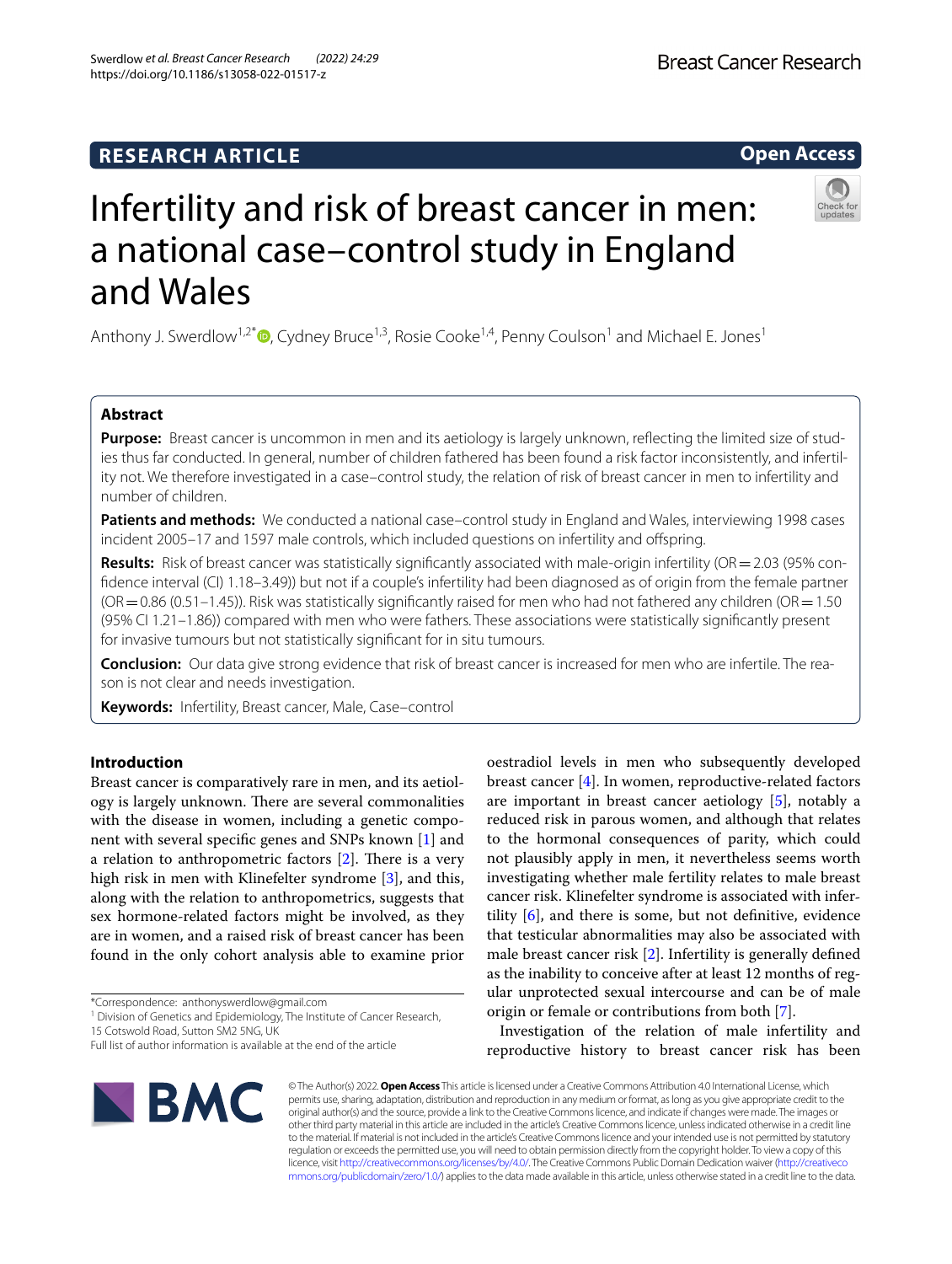hampered, however, by the rarity of the tumour. Few studies have investigated infertility [\[8](#page-7-7)[–10\]](#page-7-8) or reproductive history  $[2, 11-15]$  $[2, 11-15]$  $[2, 11-15]$  $[2, 11-15]$ , the largest based on 227 cases of whom 7 reported male infertility [[8\]](#page-7-7). A pooled analysis has been published  $[2]$  $[2]$  $[2]$ , but is difficult to interpret because the small studies aggregated had very varied case and control selection criteria, and varied also in defnitions of infertility. No signifcant relation to infertility was found, but there was a signifcant relation to whether the subject had any children. We have conducted a case– control study in England and Wales covering almost 2000 cases nationally incident over a 12.7 year period and present here the results relating to fertility and children.

## **Materials and methods**

The study is of case–control design, with potential cases being all male residents of England and Wales with in situ or invasive breast cancer diagnosed in these countries at ages<80 years during 1 January 2005 to 31 August 2017. These cases were identified from clinician reports to us and comprehensive listings from national populationbased cancer registries.

Since attempts to recruit population-based controls now give very low and selective recruitment rates [\[16](#page-8-1), [17\]](#page-8-2), we recruited controls nationally from two sources for which compliance was much higher and made comparisons between the two sources to assess potential bias. The first source was male non-blood relatives of the cases, ascertained by asking the cases about such relatives and then selecting one or more on the basis of stratum-matching on age and geographic region. Secondly, we recruited as controls the husbands of women participating in the Generations cohort study [[18](#page-8-3)], again stratum-matched to cases, and approached via their wives. Since for all of the analyses in the current paper, the two control groups gave results in the same direction, we present in this paper the results for the two groups of controls combined.

Potential cases and controls were asked if they would take part in the study, and if so were interviewed, usually in their homes, by trained research nurse interviewers using a structured questionnaire. The nurses also took a blood sample (or if not possible, a saliva sample) for genetic analyses. The questionnaire enquired about demographic factors and potential risk factors for breast cancer including infertility and ofspring. For infertility, we asked whether the subject or their partner had "ever had problems trying to have children for which you or she went to a doctor or infertility clinic'' and if so we asked for the outcome of the consultation, with responses recorded according to which partner(s) were stated to be the cause of the infertility, and if the case was stated to be infertile, what treatment if any they had received. For offspring, we asked about each biological child the man had fathered, including any who had died.

Analyses of the study data were by standard methods for case–control studies [\[19](#page-8-4)], calculating odds ratios (as estimates of relative risks) adjusted for 'index' age, year of interview, socio-economic status (residential-based 'Acorn' score) [\[20](#page-8-5)], marital status and region of residence. The index age for cases was the age at diagnosis, and for controls was an equivalent age derived by calculating for each calendar year of interview, the mean duration for cases from cancer diagnosis to interview, and then subtracting this duration from the age at interview of each control interviewed in that calendar year. Linear trends in risk by exposure level were analysed as continuous var-iables [\[19](#page-8-4)]. We took  $p < 0.05$  in a two-sided test to indicate statistical signifcance.

To examine misclassifcation and potential confounding, we conducted several sensitivity analyses: excluding subjects whose quality of responses to the overall questionnaires were rated by the interviewer as 'not well' or 'very poorly'; excluding subjects with Klinefelter syndrome, and then excluding also those with other factors that are potential confounders, namely certain testicular conditions, severe obesity, and previous primary cancers that might have involved chest radiotherapy and that directly or via their treatments might have afected fertility; and analyses restricted to married men, as an alternative to adjustment for marital status, since one of the two control groups (the 'Generations Study' controls) was by consequence of its source married. We also conducted sensitivity analyses adjusting additionally for alcohol consumption, smoking, family history of breast cancer, and liver disease, in case these might be confounders, although there is no strong evidence that they are.

## **Results**

From the cancer registries and consultant notifcations, we identifed 3187 men resident in England and Wales diagnosed during the study period with breast cancer at ages under 80 years. Of these, 433 died (427) or emigrated (6) before we could make contact with them, for 21 we could not identify the consultant or the consultant did not participate, for 28 the consultant deemed the patient unsuitable to be approached, and 707 did not reply to our invitation or declined to participate. The remaining  $1998$  (62.7%) were interviewed. They were mainly (Table [1\)](#page-2-0) aged 60 years or older at diagnosis, and the tumours were mostly invasive (92.0%) rather than in situ (8.0%), and largely oestrogen receptor positive (98.5% of those with known status). Cases tended to be older than controls, of higher socio-economic status, less often married, less often from the south of England, and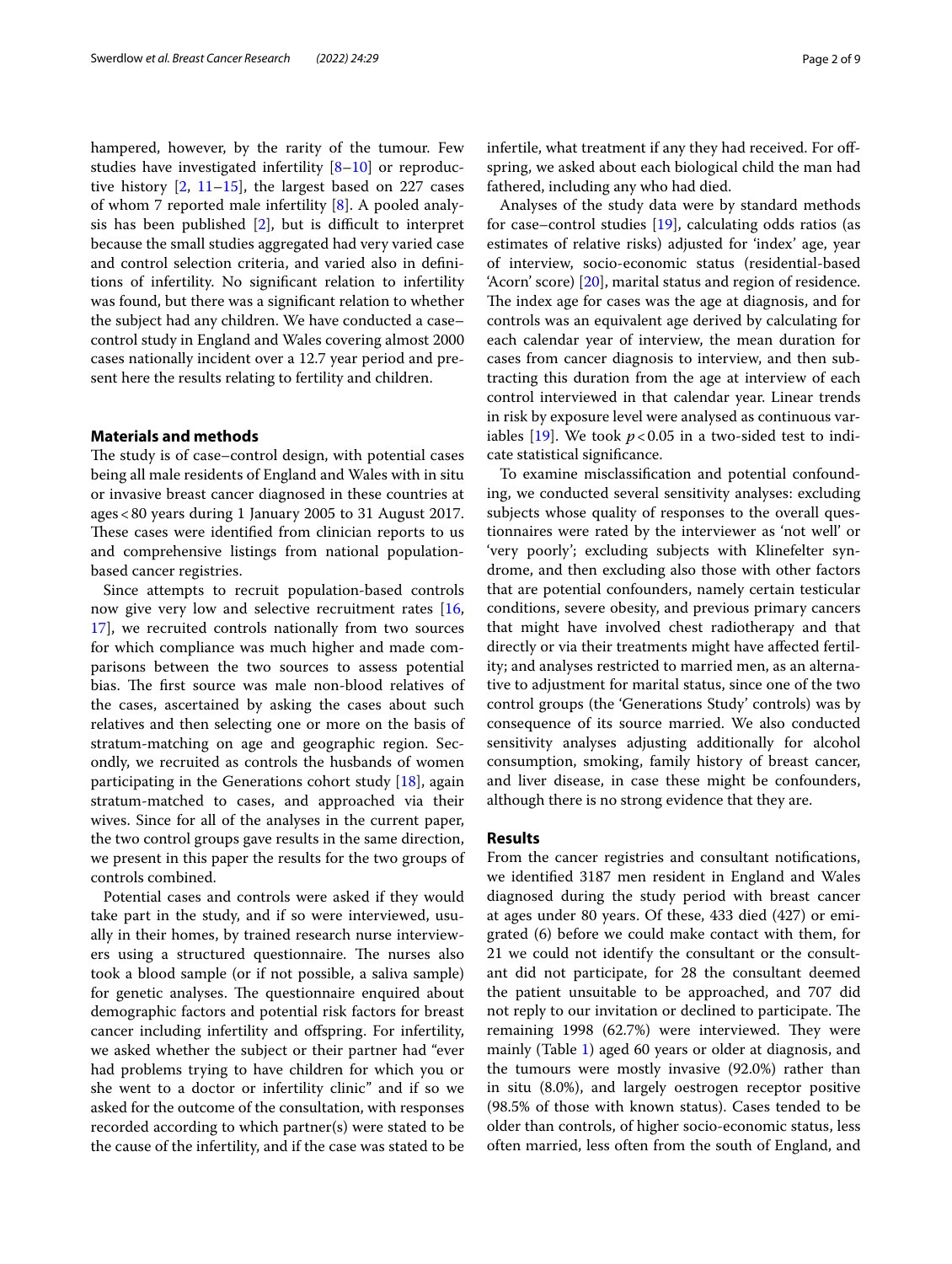| Characteristic                            | Cases |        | controls       | Generations study husband | controls       | Non-blood relative | All controls |        |
|-------------------------------------------|-------|--------|----------------|---------------------------|----------------|--------------------|--------------|--------|
|                                           | No.   | $\%$   | No.            | $\%$                      | No.            | $\%$               | No.          | %      |
| Index age (years) <sup>a</sup>            |       |        |                |                           |                |                    |              |        |
| < 40                                      | 47    | (2.4)  | 8              | (0.8)                     | 76             | (12.4)             | 84           | (5.3)  |
| $40 - 9$                                  | 159   | (8.0)  | 13             | (1.3)                     | 135            | (22.1)             | 148          | (9.3)  |
| $50 - 9$                                  | 385   | (19.2) | 118            | (12.0)                    | 165            | (26.9)             | 283          | (17.7) |
| $60 - 9$                                  | 729   | (36.5) | 564            | (57.3)                    | 162            | (26.4)             | 726          | (45.5) |
| $70 - 9$                                  | 678   | (33.9) | 281            | (28.6)                    | 75             | (12.2)             | 356          | (22.3) |
| Socio-economic group (ACORN) <sup>b</sup> |       |        |                |                           |                |                    |              |        |
| 1 (highest)                               | 710   | (35.5) | 594            | (60.4)                    | 271            | (44.2)             | 865          | (54.2) |
| $\overline{2}$                            | 120   | (6.0)  | 35             | (3.5)                     | 25             | (4.1)              | 60           | (3.8)  |
| 3                                         | 633   | (32.2) | 279            | (28.4)                    | 204            | (33.3)             | 483          | (30.2) |
| $\overline{4}$                            | 318   | (15.9) | 57             | (5.8)                     | 77             | (12.5)             | 134          | (8.4)  |
| 5 (lowest)                                | 183   | (9.2)  | 12             | (1.2)                     | 32             | (5.2)              | 44           | (2.7)  |
| Uncategorised <sup>c</sup>                | 24    | (1.2)  | $\overline{7}$ | (0.7)                     | $\overline{4}$ | (0.7)              | 11           | (0.7)  |
| Region of residence                       |       |        |                |                           |                |                    |              |        |
| North                                     | 375   | (18.8) | 172            | (17.5)                    | 91             | (14.5)             | 263          | (16.5) |
| North-West                                | 368   | (18.4) | 193            | (19.6)                    | 98             | (15.6)             | 291          | (18.2) |
| Mids, East and Wales                      | 379   | (18.9) | 154            | (15.7)                    | 131            | (20.9)             | 285          | (17.8) |
| London & SE                               | 465   | (23.3) | 270            | (27.4)                    | 159            | (25.3)             | 429          | (26.9) |
| South West                                | 411   | (20.6) | 195            | (19.8)                    | 149            | (23.7)             | 344          | (21.6) |
| Year of interview                         |       |        |                |                           |                |                    |              |        |
| $2007 - 9$                                | 447   | (22.4) | 214            | (21.7)                    | 229            | (37.4)             | 443          | (27.7) |
| $2010 - 14$                               | 807   | (40.4) | 533            | (54.2)                    | 245            | (40.0)             | 778          | (48.7) |
| $2015 - 20$                               | 744   | (37.2) | 237            | (24.1)                    | 139            | (22.7)             | 376          | (23.6) |
| Marital status                            |       |        |                |                           |                |                    |              |        |
| Married or cohabiting                     | 1600  | (80.1) | 984            | (100.0)                   | 556            | (90.7)             | 1540         | (96.4) |
| Not married                               | 398   | (19.9) | $\mathbf 0$    | (0.0)                     | 57             | (9.3)              | 57           | (3.6)  |
| Year of diagnosis                         |       |        |                |                           |                |                    |              |        |
| $2005 - 9$                                | 682   | (34.1) |                |                           |                |                    |              |        |
| $2010 - 14$                               | 851   | (42.6) |                |                           |                |                    |              |        |
| $2015 - 17$                               | 465   | (23.3) |                |                           |                |                    |              |        |
| Breast cancer                             |       |        |                |                           |                |                    |              |        |
| Invasive                                  | 1838  | (92.0) |                |                           |                |                    |              |        |
| In situ                                   | 160   | (8.0)  |                |                           |                |                    |              |        |
| ER                                        |       |        |                |                           |                |                    |              |        |
| $+ve$                                     | 1844  | (92.3) |                |                           |                |                    |              |        |
| $-ve$                                     | 28    | (1.4)  |                |                           |                |                    |              |        |
| Not known                                 | 126   | (6.3)  |                |                           |                |                    |              |        |
| Total                                     | 1998  | (100)  | 984            | (100)                     | 613            | (100)              | 1597         | (100)  |

## <span id="page-2-0"></span>**Table 1** Descriptive characteristics of male breast cancer cases and controls participating in the study

ER, Oestrogen receptor

<sup>a</sup> Age at diagnosis of cases; equivalent age for controls (see Methods)

<sup>b</sup> Acorn score based on postcode of residence [[20\]](#page-8-5)

<sup>c</sup> Geographic areas not covered by Acorn (Isle of Man, Channel Islands), and residence in an institution or other non-household location

interviewed more recently (Table [1](#page-2-0)): all of these relations except region were statistically signifcant, and these factors were adjusted for in the risk analyses.

We approached 828 men to be non-blood relative controls, of whom 613 (74.0%) participated, and we approached 1,109 potential Generations Study controls, of whom 984 (88.7%) participated.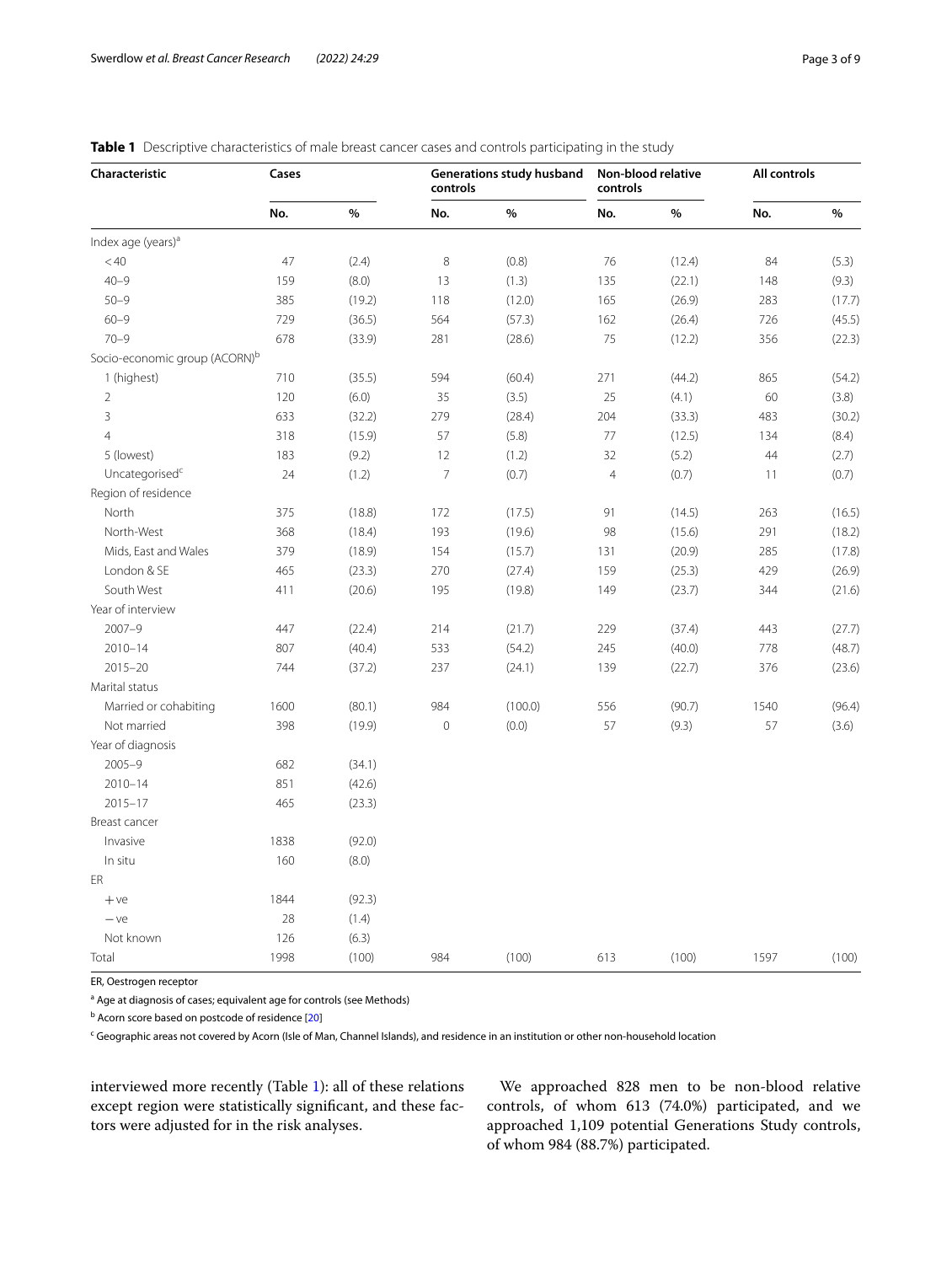One hundred and twelve (5.6%) cases and 80 (5.0%) controls reported that they had had infertility problems for which they or their partner had consulted a doctor or infertility clinic (Table [2\)](#page-3-0). The prevalence of infertility did not vary by age (controls  $P = 0.90$ ; cases  $P = 0.39$ ). The odds ratio for ever-infertility was statistically non-significantly raised ( $OR = 1.29$ , 95% confidence interval (CI) 0.94–1.77). When analysed by outcome of the infertility consultation, there was a statistically signifcantly raised risk for men who said that they were diagnosed as the source of the couple's infertility  $(OR = 2.03 (1.18-3.49)),$ but not for those whose partner was the source of the infertility ( $OR = 0.86$  ( $0.51-1.45$ )) or for whom no source was identified  $(OR = 1.26 (0.71 - 2.24))$ . The same pattern was true in analyses excluding men with Klinefelter syndrome (infertility  $OR = 1.23$  (0.89-1.69); self as source of infertility  $(OR = 1.81 \ (1.02 - 3.20))$  and in analyses also excluding men with potentially confounding conditions (Table [2](#page-3-0)). Analyses restricted to married men were based on somewhat smaller numbers (1600 cases, 1539 controls), but showed similar results, with a statistically significant risk ( $p=0.02$ ) for men who were themselves infertile (not in Table). Risk was also statistically signifcantly raised if we aggregated men who were either diagnosed as the source or said the source was unknown but they had been diagnosed with a low sperm count (OR=2.17 (1.29–3.67), *P*=0.004, not in table).

One thousand, six hundred and ffteen (80.8%) cases and 1423 (89.1%) controls had fathered any children (Table  $3$ ). There was a statistically significantly raised risk (OR = 1.50 (1.21–1.86),  $p < 0.001$ ) for childless men. Analysis by number of children showed a highly statistically signifcant inverse trend if zero was included as a value ( $p < 0.001$ ) but a borderline statistically significant trend if it was not  $(p=0.04)$ . These results remained statistically signifcant when men with Klinefelter syndrome were excluded (not in table), when in addition potentially confounding conditions were excluded (Table [3\)](#page-4-0), and when analyses were restricted to married men (for childless men  $p < 0.001$ ; not in Table). There was no relation of risk to age of the men at birth of their frst child (Table [4\)](#page-4-1). When infertility and number of children were ftted together (not in Table), the trend with number of children was inverse  $(P=0.04)$  and the OR for men who reported that they were diagnosed as the source of infertility was less raised  $(OR=1.68)$ (0.96–2.93)), and there were modest changes for men whose partner was the source of infertility  $(OR = 0.76$ (0.45–1.29)) or for whom no source was identifed  $(OR = 1.12 (0.63 - 2.01)).$ 

Sensitivity analyses excluding men whom the interviewers considered to be relatively unreliable gave similar results to those above, and in particular risks for men who were themselves the cause of the couple's infertility  $(p=0.04)$ , and for men with no children (*p* < 0.001), remained statistically signifcantly raised (not in Table). Sensitivity analyses adjusting additionally for alcohol consumption, smoking, liver disease and family history of breast cancer (see Methods) did not change the results materially (not in Table).

In analyses separately for invasive  $(n=1838)$  and in situ ( $n=160$ ) tumours (Table [5](#page-5-0)), the relations above were present and statistically signifcant for the former (unsurprisingly since they were > 90% of the total), but odds ratios were generally closer to 1.0, and in no instance statistically signifcant, based on much smaller numbers, for the latter. There were too few tumours that were ER-ve to conduct analyses by ER sta-tus (Table [1](#page-2-0)), but results for HER-2+ve ( $n=187$ ) and −ve (*n*=1376) tumours separately each gave similar results, with statistically signifcantly raised risks for male infertility  $(p=0.04$  and 0.01, respectively) and for

<span id="page-3-0"></span>

| Table 2 Risk of breast cancer in men in relation to infertility |  |
|-----------------------------------------------------------------|--|
|-----------------------------------------------------------------|--|

| Infertility                | Cases<br><b>No.</b> % |       | Controls<br><b>No.</b> % |       | Odds ratio <sup>a</sup> (95% CI)<br>All subjects | P    | Odds ratio <sup>a</sup> (95% CI) excluding<br>men with potentially confounding<br>conditions <sup>b</sup> | P    |
|----------------------------|-----------------------|-------|--------------------------|-------|--------------------------------------------------|------|-----------------------------------------------------------------------------------------------------------|------|
| <b>No</b>                  | 1810                  | 90.6  | 1503                     | 94.1  | 1.00                                             |      | 1.00                                                                                                      |      |
| Yes                        | 112                   | 5.6   | 80                       | 5.0   | $1.29(0.94 - 1.77)$                              | 0.1  | 1.11 (0.78-1.58)                                                                                          | 0.55 |
| Source: self               | 50                    | 2.5   | 22                       | 1.4   | $2.03(1.18 - 3.49)$                              | 0.01 | 1.59 (0.82–3.10)                                                                                          | 0.17 |
| Source: partner            | 31                    | 1.6   | 34                       | -2.1  | $0.86(0.51 - 1.45)$                              | 0.58 | $0.92(0.54 - 1.56)$                                                                                       | 0.75 |
| Source: not known or other | 31                    | 1.6   | 24                       | - 1.5 | 1.26 (0.71, 2.24)                                | 0.44 | 1.05 (0.56-1.98)                                                                                          | 0.87 |
| Not known if infertile     | 76                    | 3.8   | 14                       | 0.9   | 1.53 (0.80-2.93)                                 | 0.20 | 1.40 (0.73–2.70)                                                                                          | 0.31 |
| Total                      | 1998                  | 100.0 | 1597                     | 100.0 |                                                  |      |                                                                                                           |      |

CI, confdence interval

a Adjusted for age, socio-economic status (Acorn score [[20](#page-8-5)]), year of interview, marital status and geographical region of residence

<sup>b</sup> Excluding 11 men with Klinefelter syndrome, 9 with potentially confounding prior cancers, 29 who were severely obese at age 20 (2) or at age 40 (27), and 169 with testicular diseases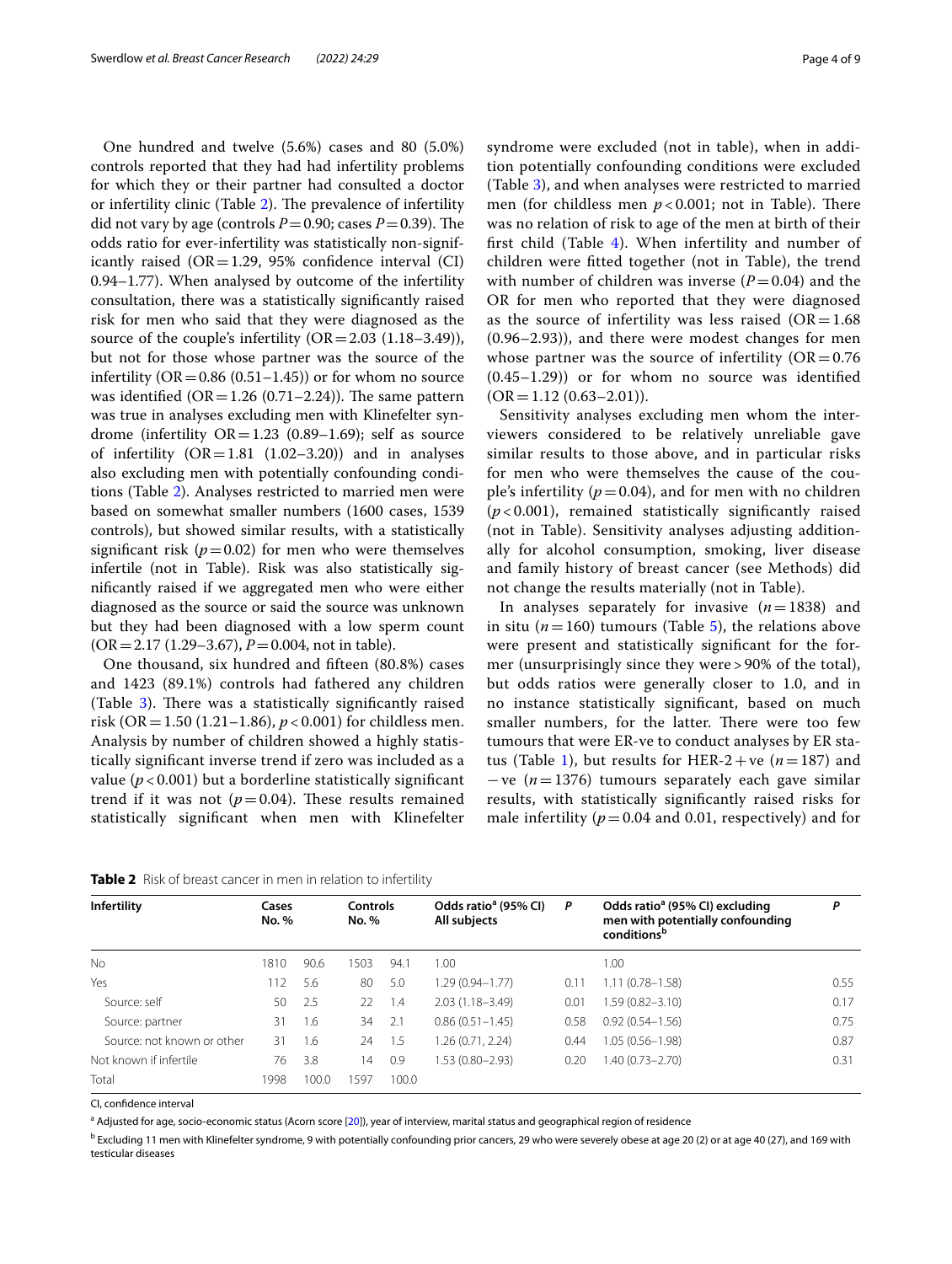## <span id="page-4-0"></span>**Table 3** Risk of breast cancer in men in relation to number of biological children

|                                                     | Cases<br><b>No.</b> % |       | Controls<br><b>No.</b> % |       | Odds ratio <sup>a</sup><br>(95% CI)<br>All subjects | P       | Odds ratio <sup>a</sup> (95% CI) excluding<br>potentially confounding<br>conditionsb | P       |
|-----------------------------------------------------|-----------------------|-------|--------------------------|-------|-----------------------------------------------------|---------|--------------------------------------------------------------------------------------|---------|
| Fatherhood (i.e. any children)                      |                       |       |                          |       |                                                     |         |                                                                                      |         |
| No                                                  | 383                   | 19.2  | 174                      | 10.9  | 1.00 <sup>c</sup>                                   |         | 1.00                                                                                 |         |
| Yes                                                 | 1615                  | 80.8  | 1423                     | 89.1  | $0.67(0.54 - 0.82)$                                 | < 0.001 | $0.70(0.56 - 0.88)$                                                                  | 0.003   |
| No. of children                                     |                       |       |                          |       |                                                     |         |                                                                                      |         |
| $\mathbf 0$                                         | 383                   | 19.2  | 174                      | 10.9  | 1.00                                                |         | 1.00                                                                                 |         |
|                                                     | 296                   | 14.8  | 172                      | 10.8  | $0.94(0.71 - 1.25)$                                 | 0.69    | $0.97(0.73 - 1.31)$                                                                  | 0.94    |
| 2                                                   | 789                   | 39.5  | 798                      | 50.0  | $0.60(0.48 - 0.75)$                                 | < 0.001 | $0.64(0.50 - 0.81)$                                                                  | < 0.001 |
| $\geq$ 3                                            | 530                   | 26.5  | 453                      | 28.4  | $0.66(0.52 - 0.84)$                                 | < 0.001 | $0.69(0.54 - 0.89)$                                                                  | 0.006   |
| Linear trend per child, includ-<br>ing <sub>0</sub> |                       |       |                          |       | $0.85(0.79 - 0.92)$                                 | < 0.001 | $0.86(0.80 - 0.94)$                                                                  | < 0.001 |
| Linear trend per child, exclud-<br>ing <sub>0</sub> |                       |       |                          |       | $0.89(0.79 - 1.00)$                                 | 0.04    | $0.89(0.79 - 1.00)$                                                                  | 0.053   |
| Total                                               | 1998                  | 100.0 | 1597                     | 100.0 |                                                     |         |                                                                                      |         |

CI, confdence interval

<sup>a</sup> Adjusted for age, socio-economic status (Acorn score [[20](#page-8-5)]), year of interview, marital status andgeographical region of residence

b Excluding 11 men with Klinefelter syndrome, 9 with potentially confounding prior cancers, 29 who were severely obese at age 20 (*n*=2) or at age 40 (*n*=27), and 169 with testicular diseases

 $\epsilon$  i.e. odds ratio raised (1.50 (1.21–1.86);  $p < 0.001$ ) for childless men, if fathers are taken as the baseline

<span id="page-4-1"></span>**Table 4** Risk of breast cancer in men in relation to age at birth of first biological child

| Age at birth of first child (years)          | Cases<br><b>No.</b> % |       | Controls<br><b>No.</b> % |       | Odds ratio <sup>a</sup> (95% CI)<br><b>All subjects</b> | P    | Odds ratio <sup>a</sup> (95% CI) excluding<br>potentially confounding<br>conditions <sup>b</sup> | P       |
|----------------------------------------------|-----------------------|-------|--------------------------|-------|---------------------------------------------------------|------|--------------------------------------------------------------------------------------------------|---------|
| No children                                  | 383                   | 19.2  | 174                      | 10.9  | 1.00                                                    |      | 1.00                                                                                             |         |
| < 20                                         | 65                    | 3.3   | 30                       | -1.9  | $1.14(0.70 - 1.88)$                                     | 0.60 | $1.33(0.79 - 2.24)$                                                                              | 0.28    |
| $20 - 4$                                     | 426                   | 21.3  | 300                      | 18.8  | $0.79(0.61 - 1.01)$                                     | 0.06 | $0.82(0.63 - 1.07)$                                                                              | 0.15    |
| $25 - 9$                                     | 588                   | 29.4  | 614                      | 38.4  | $0.57(0.45 - 0.72)$                                     |      | $< 0.001$ 0.60 (0.47-0.77)                                                                       | < 0.001 |
| $30 - 4$                                     | 317                   | 15.9  | 344                      | 21.5  | $0.56(0.43 - 0.72)$                                     |      | $< 0.001$ 0.59 (0.45-0.78)                                                                       | < 0.001 |
| $\geq$ 35                                    | 169                   | -8.5  | 117                      | 7.3   | $0.84(0.61 - 1.16)$                                     | 0.30 | $0.88(0.63 - 1.23)$                                                                              | 0.47    |
| Age not known                                | 50                    | -2.5  | 18                       | 1.1   | $1.48(0.80 - 2.71)$                                     | 0.21 | $1.71(0.88 - 3.30)$                                                                              | 0.11    |
| Linear trend per 5 years of age <sup>c</sup> |                       |       |                          |       | $0.97(0.91 - 1.04)$                                     | 0.38 | $0.96(0.89 - 1.03)$                                                                              | 0.27    |
| Total                                        | 1998                  | 100.0 | 1597                     | 100.0 |                                                         |      |                                                                                                  |         |

CI, confdence interval

<sup>a</sup> Adjusted for age, socio-economic status (Acorn score [[20](#page-8-5)]), year of interview, marital status and geographical region of residence

<sup>b</sup> Excluding 11 men with Klinefelter syndrome, 9 with potentially confounding prior cancers, 29 who were severely obese at age 20 (2) or at age 40 (27), and 169 with testicular diseases

<sup>c</sup> Excluding no children category

having no children  $(p=0.01 \text{ and } <0.001, \text{ respectively})$ (not in Table).

## **Discussion**

Our large case–control study has shown a clear, statistically signifcant, association between reported diagnosis of male infertility and risk of breast cancer, and this was supported by analysis of numbers of offspring-there were signifcantly more men with no children among

cases than among controls, both overall and after excluding potentially confounding conditions, and in analyses restricted to married men.

Case–control studies are notoriously at risk of bias, but there seems no plausible reason why our infertility results should have been artefactual. Although our controls, unlike the cases, were not strictly population-based, because of the poor response rate now for populationbased controls [[16](#page-8-1), [17](#page-8-2)], they were drawn from the whole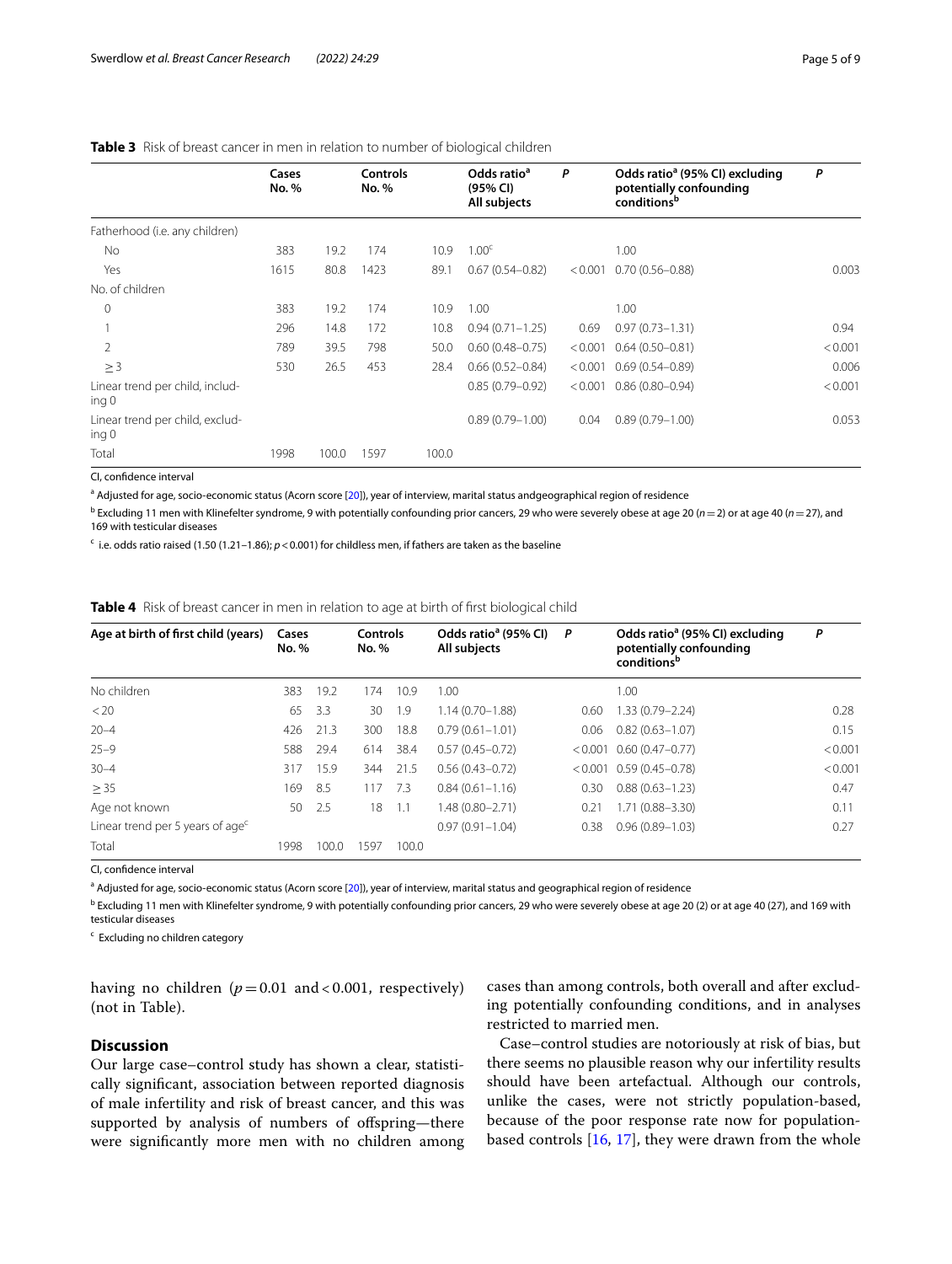|                                     | Invasive      |                       |                          |                  |                         |                     |       | In situ        |                   |                         |                 |      |
|-------------------------------------|---------------|-----------------------|--------------------------|------------------|-------------------------|---------------------|-------|----------------|-------------------|-------------------------|-----------------|------|
|                                     | Cases<br>No.% |                       | Controls<br>No.%         |                  | Odds ratio <sup>a</sup> | (95% <sup>°</sup> ) | ٩     | Cases<br>No. % | Controls<br>No. % | Odds ratio <sup>a</sup> | $(95%$ CI)      | ٩    |
| Infertility                         |               |                       |                          |                  |                         |                     |       |                |                   |                         |                 |      |
| $\frac{1}{2}$                       | 1664          | 90.5                  | 1503                     | 94.1             | 1.00                    |                     |       | 146            | 503               | 1.00                    |                 |      |
| Yes                                 | 107           | 5.8                   | $\rm ^{\rm 50}$          | 5.0              | $\ddot{34}$             | $(0.97 - 1.85)$     | 0.07  | $\overline{5}$ | 80                | 0.70                    | $(0.28 - 1.79)$ | 0.46 |
| Not known                           | 67            | 3.6                   | $\overline{4}$           | $\frac{6}{10}$   | 55                      | $(0.79 - 3.02)$     | 0.20  | $\circ$        | $\overline{4}$    | 2.31                    | $(0.88 - 6.10)$ | 0.09 |
| Source                              |               |                       |                          |                  |                         |                     |       |                |                   |                         |                 |      |
| Self                                | A)            | 2.6                   | $\mathcal{Z}$            | $\overline{4}$   | 1.96                    | $(1.13 - 3.41)$     | 0.02  |                | $\geq$            | 1.72                    | $(0.50 - 5.94)$ | 0.39 |
| Partner                             | $\approx$     | $\subseteq$           | $\frac{5}{4}$            | $\overline{2.1}$ | 0.93                    | $(0.55 - 1.58)$     | 0.81  |                | $\overline{34}$   | 0.28                    | $(0.04 - 2.09)$ | 0.21 |
| Not known                           | $\approx$     | $\stackrel{\circ}{=}$ | $\overline{\mathcal{A}}$ | $\frac{5}{1}$    | 1.35                    | $(0.75 - 2.44)$     | 0.31  |                | 24                | 0.53                    | $(0.07 - 3.98)$ | 0.53 |
| No. of children                     |               |                       |                          |                  |                         |                     |       |                |                   |                         |                 |      |
| $\circ$                             | 353           | 19.2                  | 174                      | 10.9             | 00.1                    |                     |       | RG             | 174               | 00.1                    |                 |      |
| $\frac{1}{2}$                       | 1485          | 80.8                  | 1423                     | 89.1             | 0.65                    | (0.52, 0.81)        | 0.001 | 130            | 1423              | 0.87                    | (0.54, 1.41)    | 0.58 |
|                                     | 267           | 14.5                  | 172                      | 10.8             | 0.93                    | $(0.69 - 1.24)$     | 0.60  | 29             | 172               | 1.38                    | $(0.76 - 2.52)$ | 0.29 |
| $\sim$                              | 733           | 39.9                  | 798                      | 50.0             | 0.60                    | $(0.48 - 0.76)$     | 0.001 | 99             | 798               | 0.66                    | $(0.39 - 1.12)$ | 0.12 |
| $\stackrel{\sim}{\wedge}$           | 485           | 26.4                  | 453                      | 28.4             | 0.63                    | $(0.49 - 0.81)$     | 0.001 | $\overline{4}$ | 453               | 0.99                    | $(0.57 - 1.71)$ | 0.97 |
| inear trend per child, including 0  |               |                       |                          |                  | 0.84                    | $(0.78 - 0.91)$     | 0.001 |                |                   | 0.93                    | $(0.78 - 1.12)$ | 0.4  |
| Linear trend per child, excluding 0 |               |                       |                          |                  | 0.88                    | $(0.78 - 0.99)$     | 0.04  |                |                   | 0.95                    | $(0.71 - 1.26)$ | 0.71 |
| <b>Total</b>                        | 838           | 100.0                 | 1597                     | 100.0            |                         |                     |       | 160            | 1597              |                         |                 |      |

<span id="page-5-0"></span>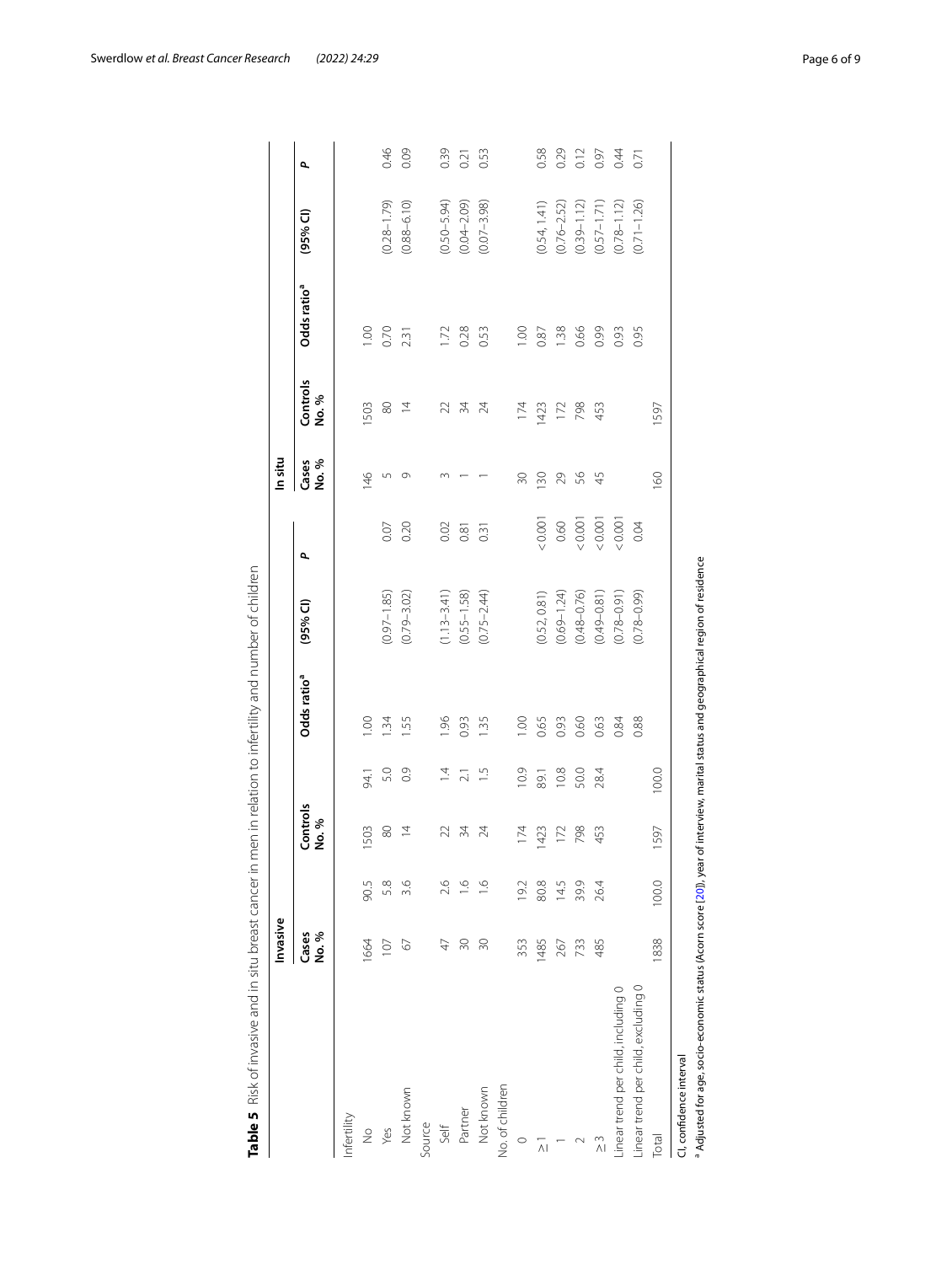country and age range of the cases, we adjusted for the diference in distribution of relevant variables between the cases and controls, and the infertility results were present in comparisons with each of the two control groups, from different sources, used in the study. The association with infertility is not one plausibly known to the subjects, and there is no obvious reason why the men should have recalled or reported it in a way biased between cases and controls, especially for reporting of number of children. We could not interview patients who died before they could be approached or interviewed, which could lead to bias if survival was related to infertility, but there is no obvious reason why it should be nor any evidence for such an association to our knowledge. Although a small part of the association is explicable by the known association of male breast cancer with Klinefelter syndrome [[21\]](#page-8-6), this is far too rare to account for the overall relation, which persisted after excluding subjects with known Klinefelter, based on cytogenetic karyotyping of the frst 901 cases and self-reporting of diagnosis for the remainder. The association also largely remained after additional exclusion of patients with other pre-existing potential confounders, namely severe obesity, past malignancies that can be treated with chest radiotherapy, and testicular abnormalities [[22\]](#page-8-7). It is arguable, however, whether the latter exclusions are overly conservative, since several of the testicular conditions, which were the main exclusions, may have been diagnosed as a consequence of investigations for infertility rather than diagnosed independently of it: we did not have information to determine the sequence of diagnostic dates. There are several other factors that are known or posited to be related to risk of infertility, including diabetes, dyslipidaemia, cirrhosis of the liver, alcohol consumption, smoking, and endocrine disrupting chemicals [[7\]](#page-7-6), but there is no convincing evidence that these factors are related to risk of breast cancer in men  $[2, 8-15, 23]$  $[2, 8-15, 23]$  $[2, 8-15, 23]$  $[2, 8-15, 23]$  $[2, 8-15, 23]$  $[2, 8-15, 23]$  $[2, 8-15, 23]$ , and hence, no reason to believe that they are confounders for which adjustment would be needed in our infertility analyses. Conversely, known risk factors for breast cancer in men, family history of breast cancer and risk genotypes [[1\]](#page-7-0) are not known to be associated with risk of infertility and hence again are not clear confounders. Nevertheless, in sensitivity analyses, adjustment for those of these variables for which we had data made no material diference to the results.

Self-reported fertility is a 'soft' measure with potential for misclassifcation for several reasons. Infertility is a complex process that can include factors from both the male and female members of a couple; men may not report (or even know of) children born outside marriage; they may have remained childless by choice, not infertility; and they may report a low sperm count even if it was not the reason for infertility. Additionally, the self-reports were reliant on the men's recall and understanding—the evidence would have been stronger if infertility could have been validated from medical records, but this was not practical across an entire country over many decades. However, although all of the above sources of misclassifcation might plausibly have led to dilution and hence underestimation of any true risks, there is, as noted above, no obvious reason why this should have been diferential between cases and controls, and hence have led to bias.

The lack of a significant association of male breast cancer with infertility in most of the previous literature does not argue substantially against the association that we found: the few published studies  $[8-10]$  $[8-10]$  $[8-10]$  $[8-10]$  $[8-10]$  have had mixed results, with at most only 227 cases of whom 7 reported infertility [\[8\]](#page-7-7). A pooled analysis that included 420 cases [\[2](#page-7-1)] found a non-signifcant odds ratio of 1.36, although based on heterogeneous case–control studies with heterogeneous defnitions of infertility that complicate interpretation, and with analysis solely of a dichotomy between "history of infertility" and no such history.

Our fnding of greater risk for men with no biological children compared with any children is congruent with infertility as a risk factor. Most previous studies have not found such an efect, but based on very small numbers [[11,](#page-7-9) [12,](#page-7-10) [15](#page-8-0), [24](#page-8-9)], although one small study [[13\]](#page-7-11) (21 cases) and a pooled analysis [\[2](#page-7-1)] found signifcantly raised risk for men with no children.

We found signifcantly decreasing risk with increasing numbers of children. However number of children beyond one is difficult to interpret as an indicator of male fertility, since it may more refect social and cultural factors than fertility per se. The same is true for age at first birth. Similarly, it is difficult to interpret analyses confned to married men because of the changing relation of marital status to fatherhood in Britain, such that the meaning of 'married' in relation to potential for fatherhood has changed over time. Before 1980, 10% or fewer of births in England and Wales were outside marriage, but the proportion has since soared such that by 2000, 40% were outside marriage and subsequently almost 50% [[25\]](#page-8-10). In our main analyses, we adjusted for marital status; in comparison, analyses confned to married men showed slightly less marked odds ratios, but entirely in the same direction.

Our data showed that the association of infertility with male breast cancer risk was clearly present for invasive tumours, but not signifcant, based on much smaller numbers, for in situ tumours: this does not appear to have been investigated previously.

The reason for the association of male infertility with breast cancer risk demonstrated in our data is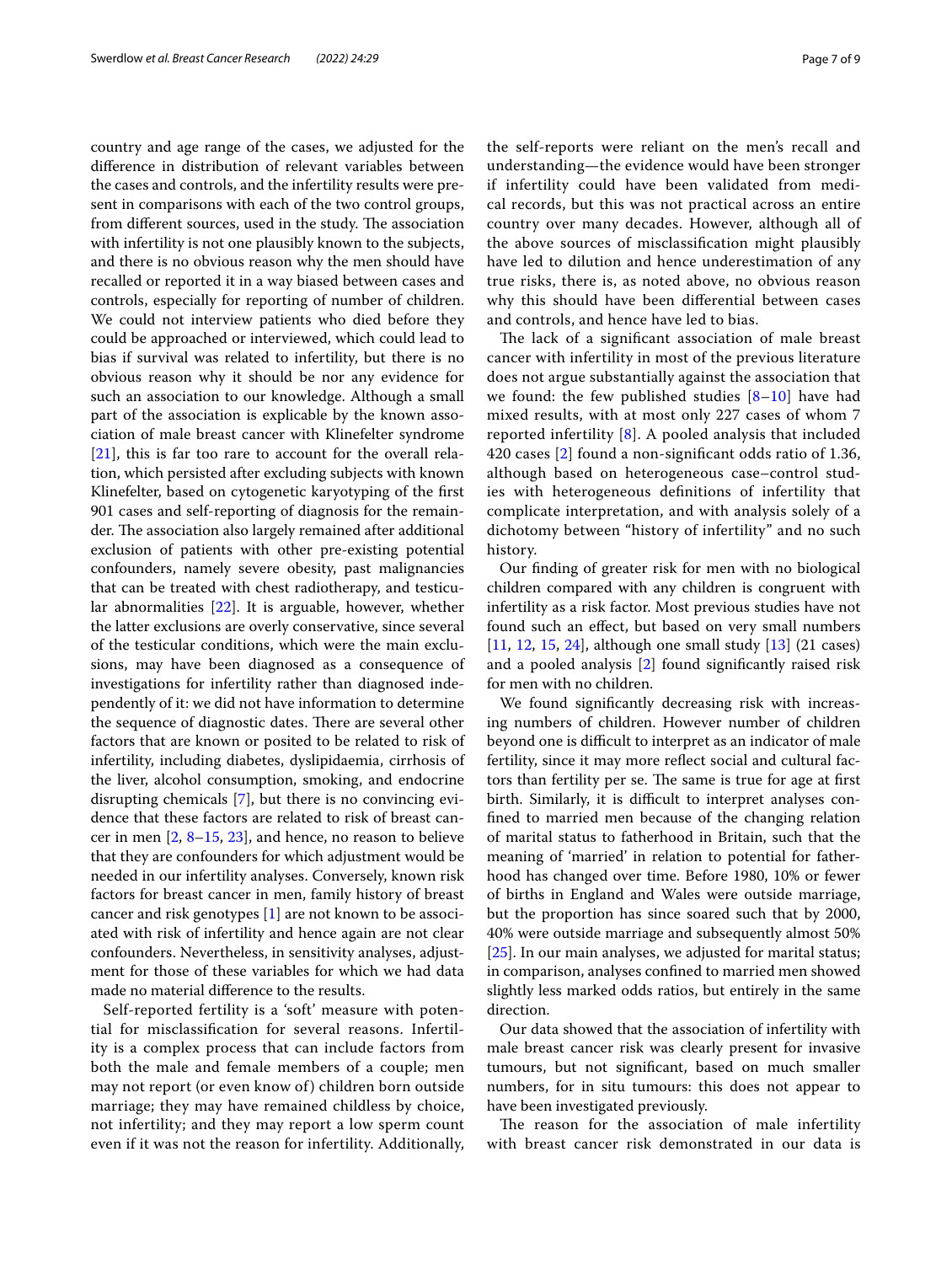uncertain. Infertility can result from a wide range of factors, including genetic, congenital anomalies of the genitourinary tract, other anatomical reasons, and sexual dysfunction, but most cases are idiopathic [[22\]](#page-8-7).

The main source of testosterone secretion in men is the testis, so one potential link between infertility and breast cancer risk would be via hormonal efects of testicular abnormalities. For instance, mumps orchitis can lead to testicular atrophy and long-term reduced testosterone production [[26](#page-8-11)], and can lead, albeit not commonly, to subfertility or, rarely, sterility [[27\]](#page-8-12). Although signifcant associations remained (albeit slightly reduced) after exclusion of men diagnosed with testicular abnormalities that have been reported to be associated with breast cancer risk, it is possible that associations remained from other abnormalities of the testes not know to be risk factors, or more subtle abnormalities that would not receive a diagnosis.

It has been hypothesised that prenatal oestrogen exposure can lead to raised risk of male infertility [[28\]](#page-8-13), in which case a possible connection would be if the prenatal hormone environment might also afect male breast cancer risk, as hypothesised for women [\[29](#page-8-14)].

## **Conclusions**

In summary, our large case–control study gives strong evidence that male infertility is associated with raised risk of breast cancer in men. The reasons are uncertain and need to be investigated.

#### **Abbreviations**

OR: Odds ratio; CI: Confdence interval; ER: Oestrogen receptor; HER2: Human epidermal growth factor receptor 2.

#### **Acknowledgements**

We thank the men who participated in the study; the cancer registries of England and Wales for providing us with information on eligible participants; and the consultants under whose care the patients were for their advice and help; and our colleagues who coordinated information on controls, who interviewed the patients and who gave administrative help and advice. This work uses data that have been provided by patients and collected by the NHS as part of their care and support. The data are collated, maintained and quality assured by the Welsh Cancer Intelligence and Surveillance Unit and by the National Cancer Registration and Analysis Service, which is part of Public Health England (PHE). Access to the English data was facilitated by the PHE Office for Data Release.

#### **Authors' contributions**

AJS, RC and MEJ designed the study; AJS, RC and CB organised the data collection; CB, PC, and RC collated the data for analysis; CB and MEJ analysed the data; AJS was the major contributor in writing the manuscript. All authors read and approved the fnal manuscript.

#### **Funding**

We thank Breast Cancer Now, formerly Breakthrough Breast Cancer, and the John Tridgell family, in memory of John Tridgell, for funding. The ICR acknowledge NHS funding to the NIHR Biomedical Research Centre. The funding

### **Availability of data and materials**

The statistical output data underlying this article will be shared on reasonable request to the corresponding author. The individual subject data underlying this article cannot be shared because of the privacy of the individuals who participated in the study.

#### **Declarations**

#### **Ethics approval and consent to participate**

The South East Research Ethics Committee approved the study (07/MRE01/1). The participants gave individual written consent at recruitment.

#### **Consent for publication** Not applicable.

#### **Competing interests**

The authors declare that they have no competing interests.

#### **Author details**

<sup>1</sup> Division of Genetics and Epidemiology, The Institute of Cancer Research, 15 Cotswold Road, Sutton SM2 5NG, UK.<sup>2</sup> Division of Breast Cancer Research, The Institute of Cancer Research, London, UK.<sup>3</sup> Nottingham Clinical Trials Unit, School of Medicine, University of Nottingham, Nottingham, UK. <sup>4</sup>Department of Oncology, University of Oxford, Oxford, UK.

#### Received: 20 April 2021 Accepted: 7 March 2022 Published online: 17 May 2022

#### **References**

- <span id="page-7-0"></span>1. Orr N, Lemnrau A, Cooke R, et al. Genome-wide association study identifes a common variant in RAD51B associated with male breast cancer risk. Nat Genet. 2012;44:1182–4.
- <span id="page-7-1"></span>2. Brinton LA, Cook MB, McCormack V, et al. Anthropometric and hormonal risk factors for male breast cancer: male breast cancer pooling project results. J Natl Cancer Inst. 2014;106:djt465.
- <span id="page-7-2"></span>3. Swerdlow AJ, Higgins CD, Schoemaker MJ, et al. Mortality in patients with Klinefelter syndrome in Britain: a cohort study. J Clin Endocrinol Metab. 2005;90:6516–22.
- <span id="page-7-3"></span>4. Brinton LA, Key TJ, Kolonel LN, et al. Prediagnostic sex steroid hormones in relation to male breast cancer risk. J Clin Oncol. 2015;33:2041–50.
- <span id="page-7-4"></span>5. Brinton LA, Gaudet MM, Gierach GL. Breast cancer. In: Thun M, Linet MS, Cerhan JR, Haiman CA, Schottenfeld D, editors. Cancer epidemiology and prevention. 4th ed. Oxford: Oxford University Press; 2018. p. 861–88.
- <span id="page-7-5"></span>6. Hawksworth DJ, Szafran AA, Jordan PW, et al. Infertility in patients with Klinefelter syndrome: optimal timing for sperm and testicular tissue cryopreservation. Rev Urol. 2018;20:56–62.
- <span id="page-7-6"></span>7. Agarwal A, Baskaran S, Parekh N, et al. Male infertility. Lancet. 2021;397:319–33.
- <span id="page-7-7"></span>8. Thomas DB, Jimenez LM, McTiernan A, et al. Breast cancer in men: risk factors with hormonal implications. Am J Epidemiol. 1992;135:734–48.
- Ewertz M, Holmberg L, Tretli S, et al. Risk factors for male breast cancer-a case-control study from Scandinavia. Acta Oncol. 2001;40:467–71.
- <span id="page-7-8"></span>10. Guenel P, Cyr D, Sabroe S, et al. Alcohol drinking may increase risk of breast cancer in men: a European population-based case-control study. Cancer Causes Control. 2004;15:571–80.
- <span id="page-7-9"></span>11. Casagrande JT, Hanisch R, Pike MC, et al. A case-control study of male breast cancer. Cancer Res. 1988;48:1326–30.
- <span id="page-7-10"></span>12. Petridou E, Giokas G, Kuper H, et al. Endocrine correlates of male breast cancer risk: a case-control study in Athens. Greece Br J Cancer. 2000;83:1234–7.
- <span id="page-7-11"></span>13. D'Avanzo B, La Vecchia C. Risk factors for male breast cancer. Br J Cancer. 1995;71:1359–62.
- 14. Schottenfeld D, Lilienfeld AM. Some epidemiological features of breast cancer among males. J Chronic Dis. 1963;16:71–81.